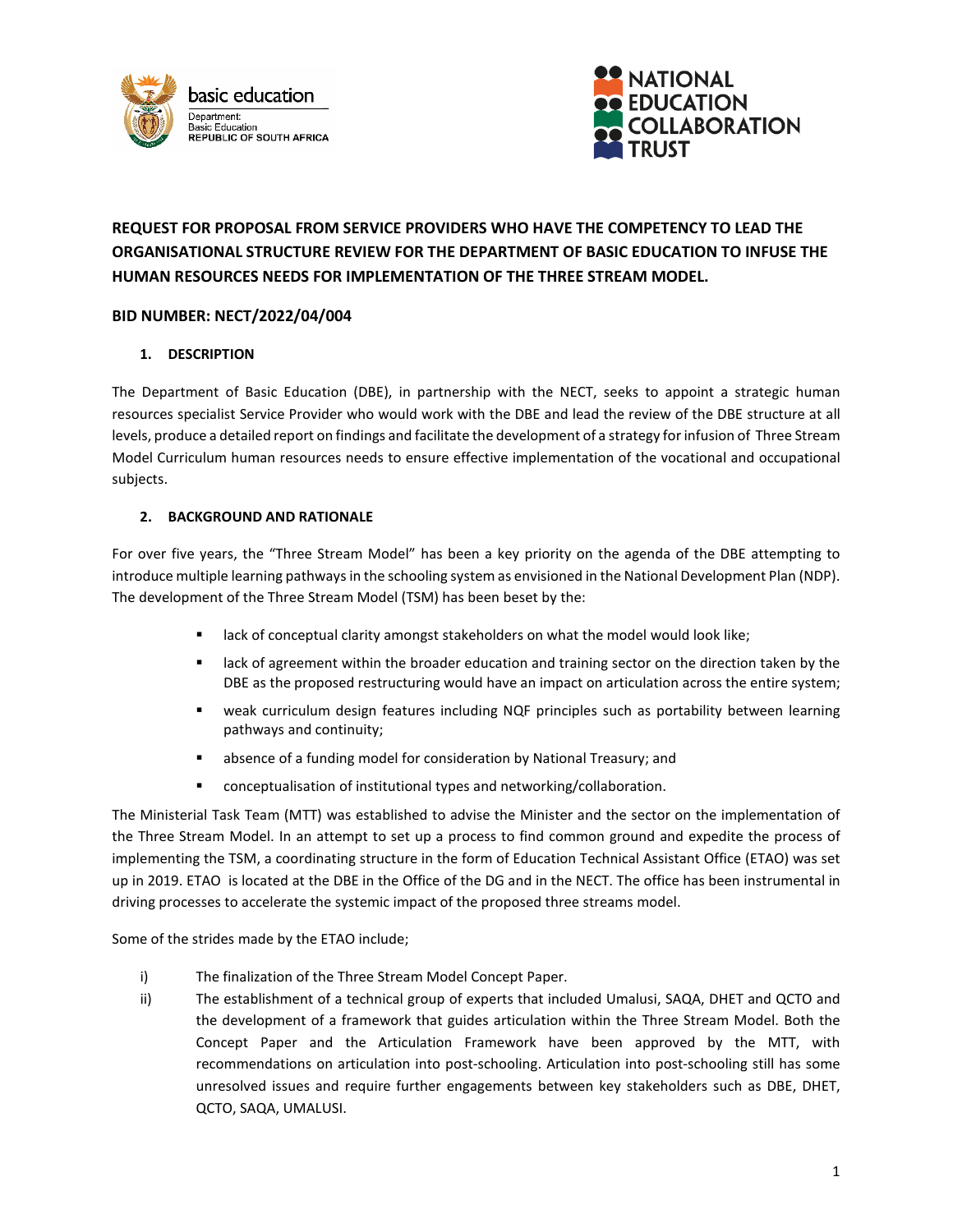- iii) The development of a Master Plan with ten(10) key points that ensured structured, organized and effective testing and roll out of the Three Stream Model curriculum. To achieve this, coordinating and governance structures such as the Working Groups per focus area, the Reference Group and the Steering Committee have been established to oversee the work of ETAO.
- iv) ETAO supported the DBE to mobilise funding for piloting and testing of some components of the Three Stream Model Master Plan and an amount of  $+R$  85 million has been secured from the EU-E4E funding to be utilized to strengthen implementation of vocational and occupational subjects over a period of three (3) years as well phasing in the General Education Certificate (GEC).

The National Development Plan (NDP-2030) requires that the education and training system plays a greater role in building an inclusive society, providing equal opportunities and helping all South Africans to realize their full potential, especially those previously disadvantaged. It implores different parts of the education system to work together and support this initiative that will allow learners to take different learning pathways which offer highquality learning opportunities to mitigate the critical skills shortage in our country and respond to the 4IR.

## **3. PROBLEM STATEMENT**

In support of the DBE, the NECT commissioned a rapid assessment to determine the capacity and readiness of the four tiers of government to introduce the 13 vocational subjects in public ordinary schools from Grade 8 in 2021. The rapid assessment reports highlight the need for DBE to review the human resources provision and development strategy for effective implementation of the Three Stream Model focusing on, but not limited to;

- i) The ability of districts to support and monitor the teaching of vocational subjects in Grade 8 is severely constrained. The rapid assessment report recommended that the new post establishment should be finalized to augment human resources and ensure support for the teaching of vocational subjects in the GET Phase.
- ii) The post provisioning norms of schools have not been changed to reflect two additional streams which require the revision of teacher-learner ratio in the classroom, additional personnel with relevant skills and competencies required to teach and manage curriculum delivery. The rapid assessment report recommended the review of post establishment of schools to enable them to employ additional and relevantly qualified Teachers and Workshop Assistants (where workshop assistants are required).
- iii) Provision should be made in the DBE budget to adequately resource the Three Stream Model implementation, including funding provision of adequate and qualified personnel at DBE, PEDs and Districts.

(Uweso & Bridge Rapid Assessment Report, August 2021)

The transition from having the basic education curriculum that is predominantly academically-oriented to include vocational and occupational subjects necessitates substantial investment in human resources in schools, districts, Provincial Education Departments and the Department of basic Education.

The shortage of qualified teachers in specialized subjects and the utilization of unqualified/underqualified teachers to teach vocational and occupational subjects in public ordinary schools, as well as shortage of Subject and Curriculum Advisors and Curriculum Managers, is an impediment to better education outcomes.

## **4. PURPOSE**

The overall purpose of the Human Resource Strategy is to provide a detailed description of the requirements in relation to provisioning and training of teachers and subject advisors, to ensure successful implementation and effective delivery of the three learning pathways. Key aspects that need to be addressed include:

*4.1 Establish the current HR capacity and HR needs for the vocational and occupational learning pathways offered in the Focus/Specialized Schools, Public Ordinary Schools and the Schools of Skill;*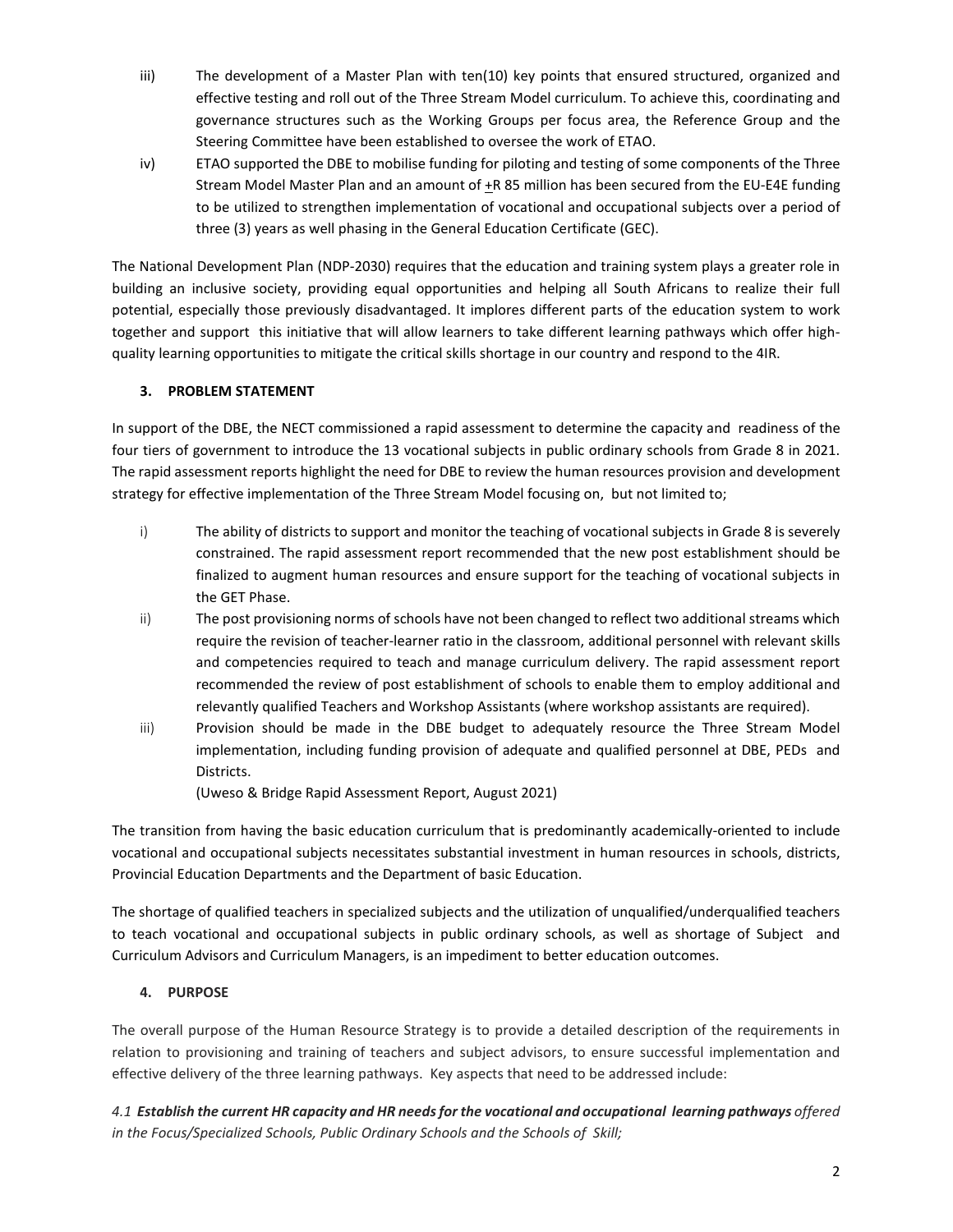*4.2 A detailed description of the support structure required at Schools, Districts, Provinces and DBE to ensure effective implementation of each of the three learning pathways;*

*4.2 The qualifications and other requirements for those who teach in each pathway as per the requirements outlined by SAQA, OCTO, DHET and SACE;*

*4.3 Recruitment and retention strategy, as well as possible partnership and collaboration with the business sector on human resources;*

*4.5 Analysis of the initial teacher education and continuing professional teacher development practices and requirements;*

*4.6 Comparative analysis of the institutional policy framework governing the work of teachers in each learning pathway (i.e. academic, vocational and occupational) ; and* 

*4.7 Analysis of available and required resources to implement the envisaged Human Resource Strategy;* 

#### **5. SCOPE OF WORK**

The Service Provider will be expected to work with the HR Workstream of experts to develop a comprehensive Human Resource Strategy for effective implementation of the Three Stream Model. The comprehensive Human Resource Strategy must provide the following:

- a) A detailed description of the teachers who will be involved in each pathway inclusive of the following:
	- An audit of the current human resources situation for each pathway by subject;
	- Projections for the human resources requirements over a short-, medium- and long-term horizons for each pathway by subject; and
	- Project the potential emergence of new subjects for each pathway.
- b) A detailed description of a qualifications framework for the Three Streams Model, including:
	- A detailed description of the policy landscape governing qualifications and the human resources implications;
	- A detailed description of the institutional landscape (universities, TVETs, etc.) providing qualifications for the Three Streams Model and the articulation with the world of work (employers) as well as the Basic Education Sector;
	- Recommendations regarding pre-service (initial teacher education) qualifications for each pathway;
	- Recommendations regarding articulation; and
	- Recommendations for continuing professional teacher development e.g. short learning programmes, post graduate qualifications, etc.
- c) A human resources recruitment and retention strategy including the following:
	- Recommendations for learnerships, scholarships, bursaries and other opportunities;
	- Show articulation with large scale youth employment strategies of government.
	- Recommendations on collaboration and partnership with business sector on sharing of human resources and placement of teachers for work-based exposure.
- d) A description and analysis of human resource policies and measures in the education sector relevant to the Three Streams Model and make recommendations to address gaps.
- e) A detailed costing of the comprehensive Human Resources Strategy for the implementation of the Three Streams Model, including the following:
	- Illustrate immediate, medium to long term human resource budget implications nationally and provincially;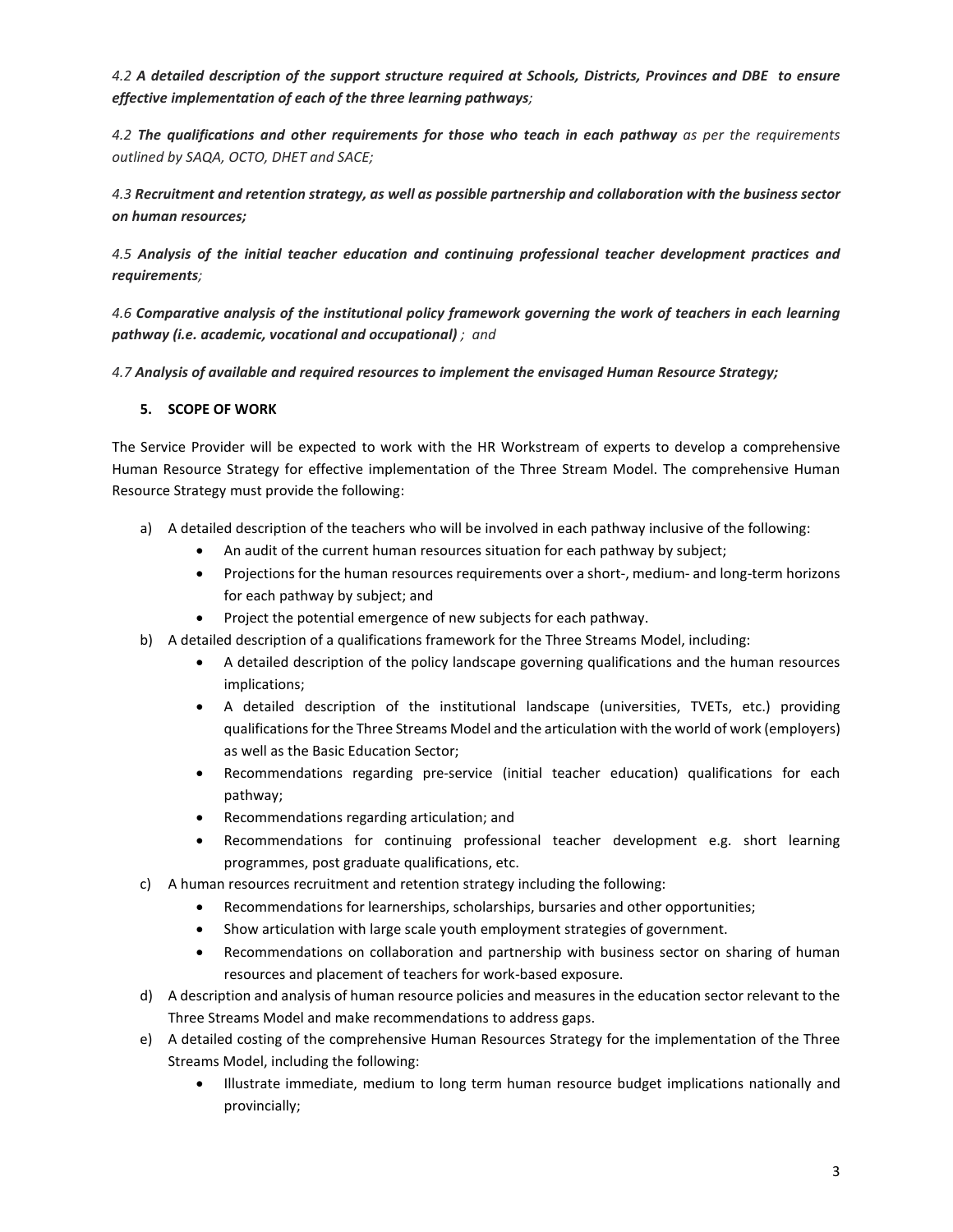- Identify potential cost saving strategies and show how these strategies can be implemented across the medium and long term.
- f) A professionalization and accountability framework that includes the following:
	- The roles and responsibilities of professional bodies such as the South African Council of Educators (SACE);
	- The roles and responsibilities of labour organizations such as Teacher Unions;
	- The roles and responsibilities of quality councils such as the Quality Council for Trades and Occupations (QCTO) and Umalusi; and
	- The roles and responsibilities of the South African Qualifications Authority (SAQA).
	- The roles and responsibilities of the ETDP SETA.

## **6. RESPONSIBILITIES**

The Service Provider will be responsible for:

- Developing/documenting a comprehensive Human Resource Strategy for implementation of the Three Streams Model in South Africa;
- Providing progress reports to the Three Streams Model Human Resource Working Group and other reference groups/committees established by the NECT and DBE;
- Managing all aspects of the project from the inception until the delivery of the complete Human Resource Strategy;
- Sharing all reports, completed analysis, presentations and any other information pertaining to the Human Resources Strategy with the NECT and DBE;
- Liaise with the DBE, NECT, Human Resource Working Group and the Interprovincial HR Committee ;
- Consult with ETAO oversight structures such as the Three Streams Model Reference Group and ETAO Steering Committee.

The Service Provider will engage in discussions with the project team/workstream as early as possible, for discussion and adoption of the project charter or project implementation plan. This will allow for critical examination and shared understanding as well as endorsement of planned processes and outcomes. Upon adoption of the project implementation plan, the service agreement will be signed between the NECT and the Service Provider based on the outcomes agreed with DBE.

## **7. TIME FRAMES**

This section presents the schedule for implementation, analysis, and reporting. The project must be completed within 6 months. The Human Resource Strategy must be submitted by 31 October 2022. The commencement date will be the day on which the last signing party appends the signature to the contract.

## **8. COMPETENCES AND SKILLS-SET REQUIRED**

The Service Provider must possess the following competences and skills-set:

- a) Demonstrate expertise in education human resources management and development as well as teacher demand and supply issues in the education sector;
- b) Demonstrate previous experience in the development of large scale and complicated organization review and human resource strategies;
- c) Demonstrate an interest in programme evaluation, policy analysis and systemic review;
- d) Good knowledge of government systems and practical implementation issues;
- e) Competence to work cooperatively with stakeholders;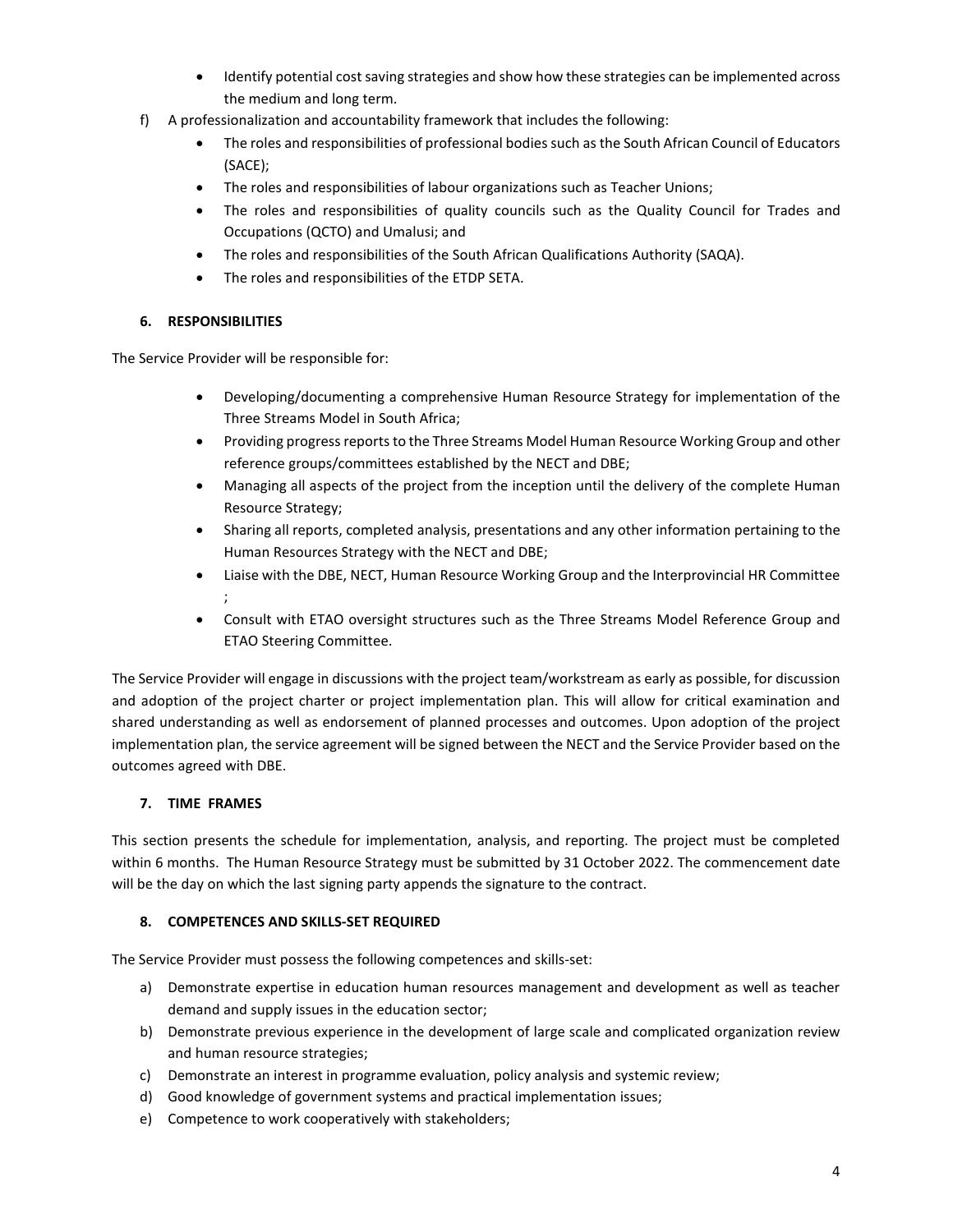- f) Report writing skills;
- g) Project management skills; and
- h) Knowledge of and exposure to international good practice.

The Service Provider is expected to provide a list of team members who will be working on this project indicating relevant experience and skills.

#### **9. THE PROPOSAL TO BE SUBMITTED**

#### **9.1 Structure of proposal**

The evaluation of the proposal should cover the following components with respect to the interested organizations

- a) **Project Plan** A narrative in the Project Plan that indicates the interested organization's understanding of the Terms of Reference, the task directive and the deliverables including the timeframes. The project plan must detail how all the activities, timeframes and deliverables will be completed. A ddescription of the approach, design and methodology for the comprehensive Human Resource Strategy for the implementation of the Three Streams Model in South Africa, as well as a comparative analysis of institutional policy framework governing the work of teachers in each of the three learning pathways should be included in the work .
- b) **Proof of Experience**  Provide an indication of previous work done in the development of comprehensive Human Resource Strategies. At a minimum, this must include reference to the human resource capacity of the Service Provider, three (3) curriculum vitae (CVs) of senior employees showing five years or more experience in education related projects, three (3) contactable reference letters of previous projects of similar scope and previous experience in the development of comprehensive Human Resource Strategies.
- c) **Risk Management Plan**  The risk management plan must indicate that the Service Provider has considered possible risks in the work required and meeting project timelines with an indication of how they plan to mitigate these risks.
- d) **Proof of Financial Capability or Budgeting** interested organisations must provide a full breakdown of costs for the supply of services per activity including the ceiling price. A ceiling price is the price paid for the total estimated time of completion of all the activities inclusive of VAT for the project, and should be fixed for the full duration of the project.
- e) **Proof of Infrastructure Resource capacity**  interested organisations must provide evidence that they possess the infrastructure resource capacity to deliver the project by providing up to date information on building and security, office and computer equipment and measures to safeguard data. Included must be addresses of satellite office/s in the province from where services will be rendered or provide proof to establish office/s or infrastructure to show their capacity to render their services within the locality of the province. The physical addresses must be stated.
- f) **Company profile** the profile should outline company's human resource capacity which should include detailed information about the team that will be allocated for the task.

#### **10. TERMS AND CONDITIONS**

10.1 The Service Provider shall submit all datasets to the NECT/DBE. All datasets, which shall be the sole property of the NECT/DBE, must be prepared in a programme compatible to that of the NECT/DBE.

10.2 The Service Provider will be expected to complete all work required and adhere strictly to the deadlines agreed upon at all times and to compile monthly written reports.

10.3 The Service Provider is expected to demonstrate credibility and perform the services as described in this document.